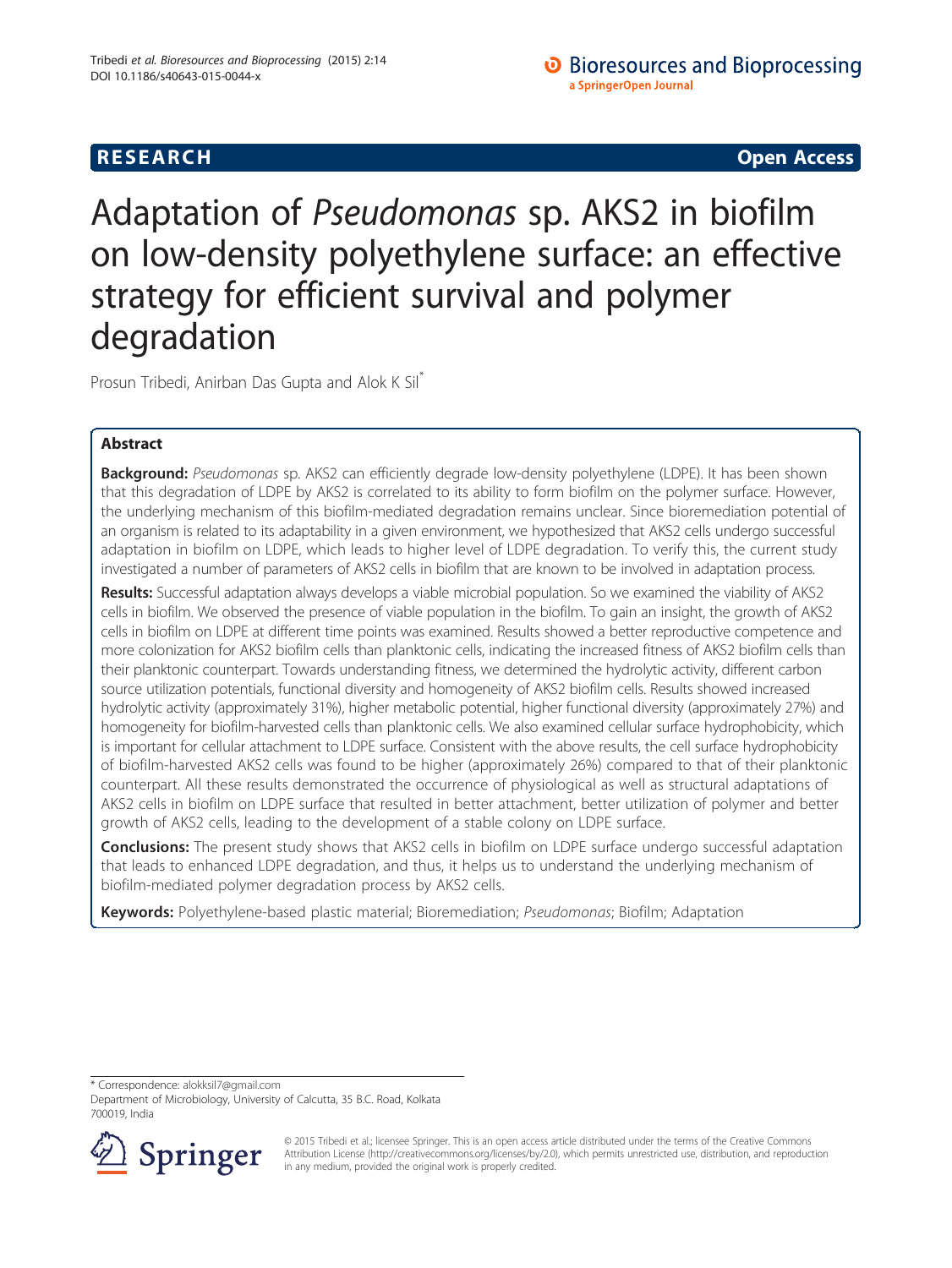## <span id="page-1-0"></span>Background

In the modern era, plastic-based materials have a variety of domestic and industrial applications. However, the widespread use of this non-biodegradable material poses a major threat to the environment. An example of a widely used non-biodegradable polymer is polyethylene. Although there are reports of microbial degradation of polyethylene, the rate is very slow [[1,2\]](#page-8-0). Moreover, this microbial degradation requires the pre-oxidation of polyethylene, either by physical or chemical treatment [[1-4](#page-8-0)]. Previously, we reported that Pseudomonas sp. AKS2 can degrade  $5\% \pm 1\%$  of low-density polyethylene (LDPE) in just 45 days, without any prior oxidation of polyethylene [[5\]](#page-8-0). This report also documented that AKS2 developed biofilm on polyethylene surface efficiently, and there was a linear correlation between this biofilm formation and the ability to degrade polyethylene [[5\]](#page-8-0). However, the underlying mechanism of this biofilm-mediated LDPE degradation by AKS2 remains unclear.

Biofilm represents a complex association of microorganisms in a given habitat [\[6](#page-8-0)], and its formation is a bacterial survival response to hostile environment [\[7](#page-8-0)]. Microorganisms are known to be capable of altering their structural and physiological activities through biofilm formation as this allows survival under varied environmental conditions. Such alteration in activities for better survival in a given habitat is known as adaptability.

In general, adaptation is a biological process by which an organism becomes more competent to live in a given habitat [[8\]](#page-8-0). Following adaptation, microorganisms exhibit different physiological and structural activities compared to their non-adapted counterparts [[9\]](#page-8-0). Thus, adaptation provides a kind of biological insurance for an organism to encounter varying environments in a given ecological niche. The adaptive traits may be structural, behavioural or physiological. Structural adaptation includes variations in shape and size of the organism. The alteration of membrane fluidity, by both psychrophilic and thermophilic bacteria, is an example of structural adaptation. This type of modulation in membrane fluidity serves as a protection against harsh temperatures. While behavioural adaptations are composed of inherited behaviour chains, physiological adaptations allow the organism to perform special functions for the adjustment of cellular growth and development, regulation of temperature, etc. Bacterial secretion of exo-polysaccharides for their attachment to a solid surface is an example of physiological adaptation.

Existing literature documents that bioremediation potential of an organism is related to its adaptability in a given environment [\[10](#page-8-0)]. Adapted Rhodococcus erythropolis DCL14 cells were shown to degrade alkanes and alcohols at higher rate compared to their non-adapted

counterparts [[11\]](#page-8-0). Thus, we hypothesized that successful adaptation of AKS2 population in biofilm on LDPE surface resulted in its sustained retention at this site, which resulted in enhanced polymer degradation.

To verify this hypothesis, we investigated the various parameters of AKS2 structure and physiology such as fitness, metabolic potential, functional diversity and homogeneity that are relevant to the adaptation. We observed increased fitness, higher levels of functional diversity and homogeneity, and increased cell surface hydrophobicity for biofilm adapted cells compared to the planktonic cells, indicating the physiological and structural adaptations of AKS2 cells in biofilm. Thus, these results demonstrate that successful adaptation of AKS2 cells in biofilm on LDPE surface resulted in enhanced degradation of LDPE.

## **Methods**

## Bacterial strain and culture condition

Pseudomonas sp. AKS2 was previously isolated from Kolkata municipal solid waste dumping ground soil (Kolkata, India) [[12\]](#page-9-0). It is a potential degrader of polyethylene succinate (PES) [\[12](#page-9-0)] and LDPE [[5](#page-8-0)]. This isolate was grown in 100 ml of sterile basal media containing 300 mg of sterile LDPE films at 30°C for different time periods as per the requirement of the experiments. Basal media were prepared as described previously [[5\]](#page-8-0). Commercially available LDPE was used in all the experiments. LDPE films were made additive free by washing with 70% ethanol. The surface area of each polyethylene film used was  $5 \times 4$  cm.

## Dual staining for the assessment of AKS2 viability in biofilm

To determine the viability of AKS2 cells in biofilm on polyethylene surface after the incubation, LDPE films were removed from the conditioned medium and the adhered bacterial population, if any, were stained with 4 μg ml−<sup>1</sup> acridine orange for 15 min [\[5](#page-8-0)]. Thereafter, LDPE films were washed with sterile Milli-Q water (Millipore Corporation, Billerica, MA, USA) and further treated with 4 μg ml−<sup>1</sup> ethidium bromide for another 15 min. LDPE films were again washed with sterile Milli-Q water. Thereafter, dried films were observed under a fluorescence microscope (Olympus IX 71, Olympus Corporation, Tokyo, Japan).

## Measurement of AKS2 fitness

Microbial fitness represents the ease of reproduction of an organism in a given environment. In order to examine the fitness of AKS2 biofilm cells, we compared the colonization and reproduction potential of biofilmharvested cells with that of planktonic AKS2 cells. For this experiment, AKS2 cells were grown for 30 days in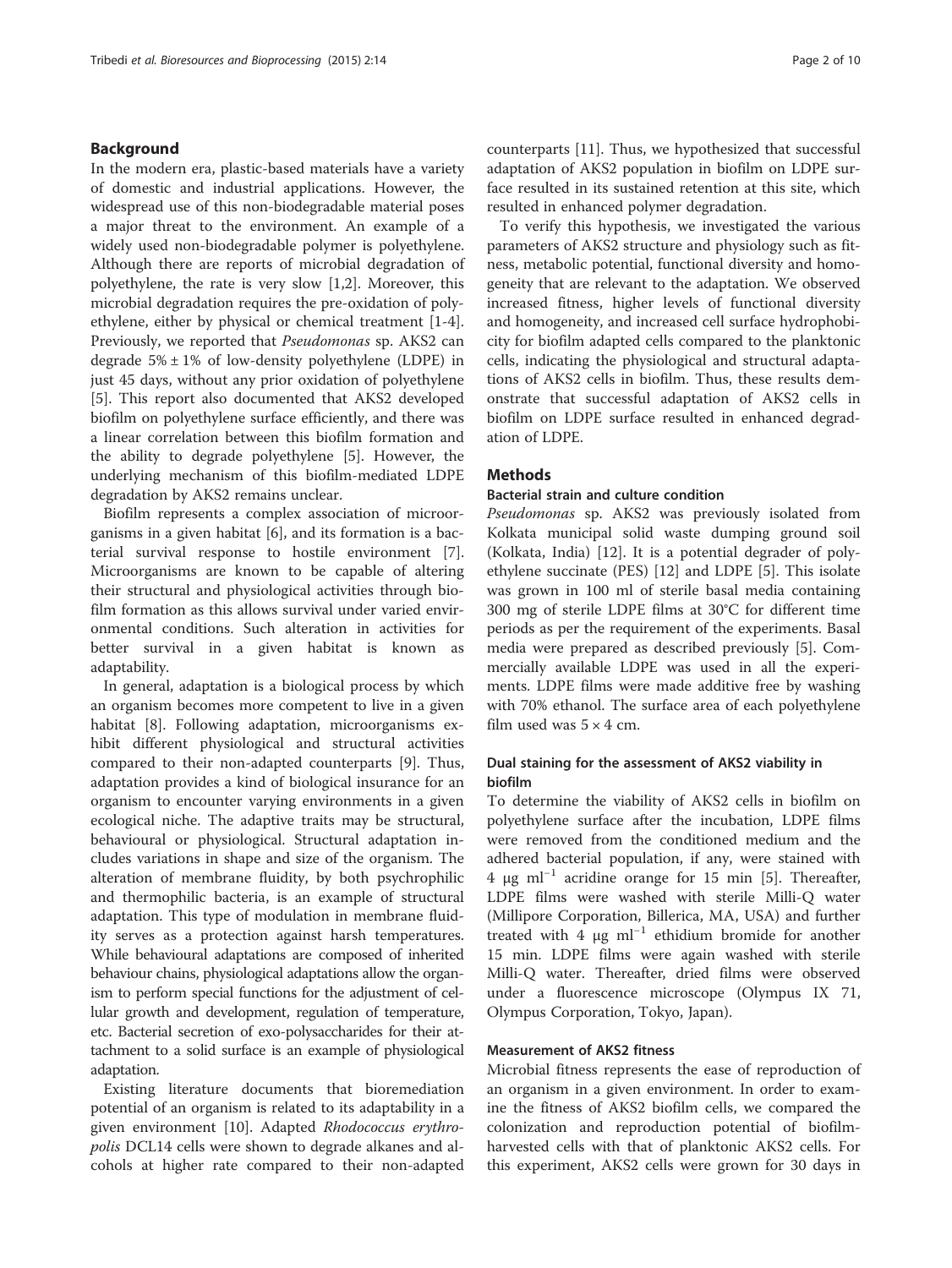media containing LDPE films as sole C-source. After the incubation, cells that adhered to LDPE films were extracted. These cells represent biofilm-harvested cells. To compare the colonization and reproduction potential, biofilm-harvested and planktonic AKS2 cells were inoculated separately in equal numbers (approximately  $10<sup>4</sup>$ cells) into 100 ml of basal media containing 300 mg of LDPE film as sole C-source and incubated at 30°C for different lengths of time. After incubation for 5 and 10 days, LDPE films were taken out from the growth media and examined under a fluorescence microscope after staining with acridine orange as described in the previous section. All experiments were performed in triplicate.

## Fluorescein diacetate hydrolysis assay

To examine the hydrolytic activity of bacterial cells either harvested from biofilm or planktonic condition, fluorescein diacetate (FDA) hydrolysis assay was performed [[13](#page-9-0)]. Briefly, equal numbers of cells (approximately 10<sup>6</sup> cells) taken from the respective origin were separately added to 1.5 ml of 60 mM sodium phosphate buffer, pH 7.6. FDA solution was added to it to attain a final concentration of 10  $\mu$ g ml<sup>-1</sup>. The flask was then shaken at 30°C for 30 min. These samples were then centrifuged at 6,000 rpm for 5 min, and the absorbance of the supernatant was measured by a spectrophotometer (V-630, Jasco, Tokyo, Japan) at 494 nm. Samples without FDA served as a control.

## Evaluation of bacterial cell surface hydrophobicity

Cell surface hydrophobicity of biofilm-harvested cells and planktonic cells was measured by bacterial adhesion to hydrocarbon (BATH) assay [\[14](#page-9-0)]. For this purpose, equal numbers of biofilm-harvested and planktonic AKS2 cells (approximately 10<sup>6</sup> cells) were added separately to several tubes containing increasing volumes (ranging from 0 to 0.2 ml) of n-hexadecane. Tubes were then shaken for 10 min and allowed to stand for 15 min to complete the phase separation. The  $OD_{400}$  of the aqueous suspensions was measured. Cell surface hydrophobicity was calculated using the following formula:

Cell surface hydrophobicity (in  $\%$ )  $= 100 \times (Initial OD-Final OD)/Initial OD$ 

## Physiological profiles of AKS2 population

The patterns of potential carbon source utilization by biofilm-harvested AKS2 cells and their planktonic counterpart were assessed using BiOLOG-ECO plates (Biolog, Bremen, Germany) containing triplicates of 31 different environmentally relevant carbon sources [\[15](#page-9-0)]. To perform the experiment, 150 μl of either biofilmharvested cells or planktonic cells containing approximately  $10<sup>3</sup>$  CFU was separately added into each well of the BiOLOG-ECO plates. The plates were incubated at 30°C for 72 h, and the absorbance of each well was recorded at 590 nm. Microbial metabolic activity in each microplate, expressed as average well colour development (AWCD), was determined as follows:  $AWCD = \Sigma Absorbance_i/31$ , where Absorbance $_{i}$  is the absorbance at 590 nm from each well. The Shannon diversity index  $(H)$ , an indicator of functional diversity, was calculated using the following equation:  $H = -\Sigma$ pi ln pi, where pi is the ratio of the activity on each substrate (Absorbance<sub>i</sub>) to the sum of activities of all substrates (∑Absorbance<sub>i</sub>) and assuming absorbance at 590 nm of 0.25 as threshold for positive response [[16](#page-9-0)]. The corresponding Lorenz curve that provides a graphical depiction of the information contained in the Shannon diversity index was plotted. Thereafter, this curve is used to derive the Gini coefficient  $(G)$ , which is a measure of functional inequality, using the formula:

$$
G=1-2\int\limits_0^1L\;\text{d}F
$$

where  $L$  is the Lorenz curve and  $F$  is the standardized cumulative distribution of the standardized population.

## Cluster analysis

For cluster analysis, data from the richness tests using BiOLOG-ECO plates were collected from either biofilmharvested cells or planktonic cells of AKS2. The similarity matrix was generated by Euclidean distances, which were used to build a dendrogram with the unweighted pair group mean averages (UPGMA) algorithm wherein the linkage was single. Cluster analysis was performed by using the software Minitab 16.

## Statistical analysis

Experimental results were subjected to statistical analysis of one-way analysis of variance (ANOVA) in order to evaluate statistically significant differences among samples. Mean values were compared at different levels of significance using the software Minitab 16. All experiments were performed in triplicate.

## Results

## AKS2 cells exhibit increased fitness for their growth on LDPE surface

In a habitat, an efficient adaptation of an organism should lead to the development of a viable population. Therefore, to verify the hypothesis that AKS2 cells undergo adaptation in biofilm, we examined the viability of AKS2 cells in biofilm on LDPE surface by performing dual staining with ethidium bromide and acridine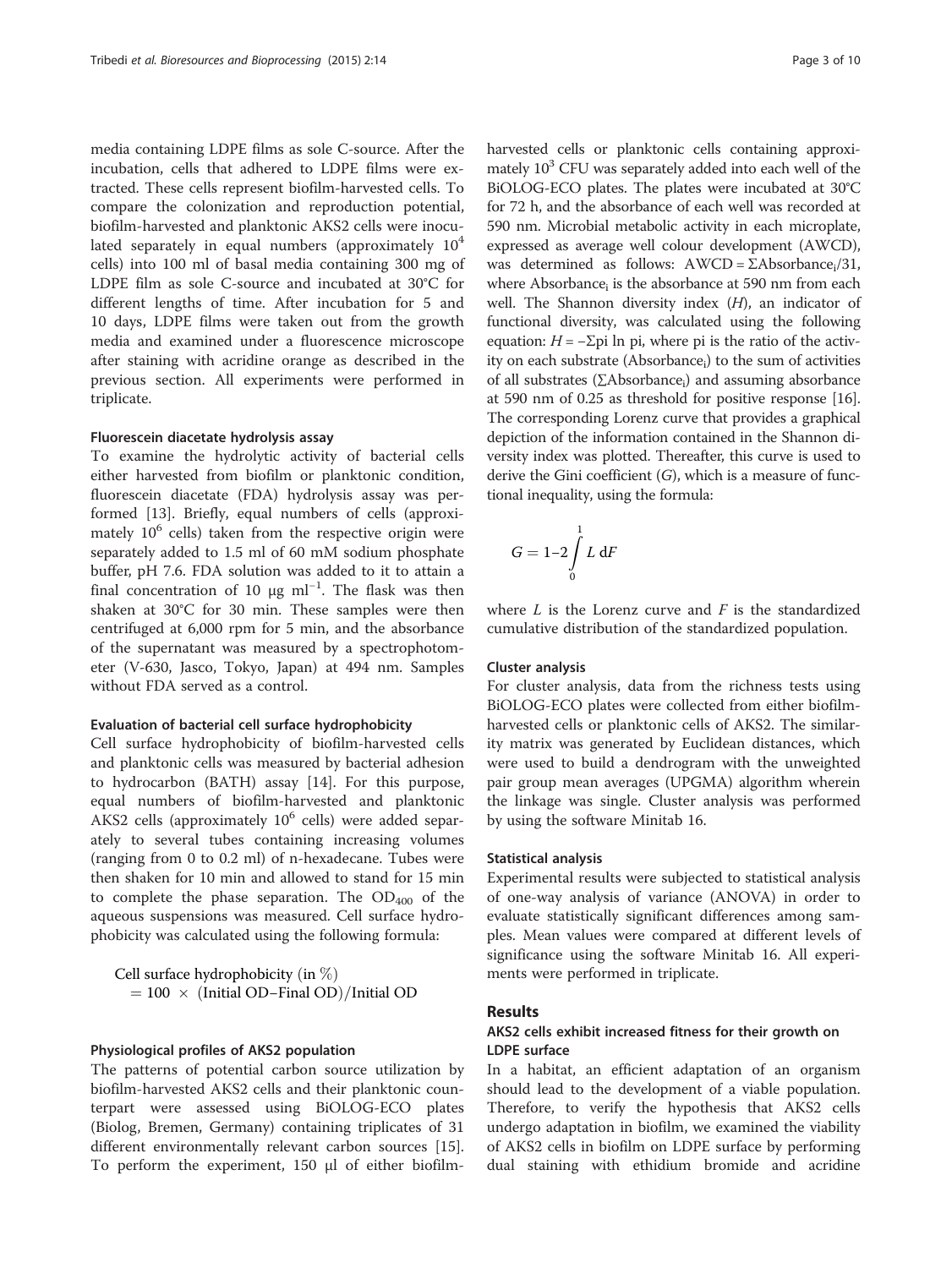orange. Acridine orange stains both the dead and viable cells, whereas ethidium bromide selectively stains the dead cells as it cannot pass through the intact membrane of living cells. Consistent with our previously published report [[5\]](#page-8-0), we observed AKS2 biofilm formation from day 30 onwards and a considerable weight loss of LDPE film (5%) after incubation with AKS2 for 45 days (Additional file [1](#page-8-0): Figure S1 and Additional file [2:](#page-8-0) Figure S2). Dual staining of LDPE film obtained after 30 days of incubation with AKS2 showed a large number of green cells (stained with acridine orange) in contrast to a few red cells (stained with ethidium bromide), indicating that majority of AKS2 cells present in biofilm were live (Figure 1). This result demonstrated the development of viable AKS2 population on polyethylene surface signifying an adaptation of AKS2 cells in biofilm on LDPE surface.

To better understand the adaptation, we examined the fitness of AKS2 cells in biofilm. Fitness is the ability of an organism to survive as well as reproduce in a given environment, and thus, successful adaptation is represented by better fitness. To examine the fitness of AKS2 cells in biofilm, we compared their colonization and reproduction potential on LDPE surface with that of planktonic AKS2 cells (see '[Methods](#page-1-0)' for details). For this purpose, biofilm-harvested and planktonic AKS2 cells were inoculated separately in equal numbers (approximately  $10^4$  cells) into basal media containing LDPE film as sole C-source and incubated for different lengths of time. The LDPE films were then examined under a fluorescence microscope after staining with acridine orange to monitor the extent of AKS2 attachment to LDPE. The result showed greater adherence to the LDPE film by biofilm-harvested cells than planktonic cells (Figure [2](#page-4-0)A). We also compared the reproduction efficiency between biofilm-harvested cells and planktonic cells of AKS2 and observed an approximately 2.5-fold increase in cell number for biofilm-harvested cells from day 5 to day 10 (Figure [2](#page-4-0)B). For planktonic cells, the corresponding fold increase over the same period of time was only approximately 1.4-fold (Figure [2B](#page-4-0)). These results indicate that biofilm-harvested cells have higher reproduction ability than their planktonic counterparts. Thus, there is a significant increase in the fitness of biofilm-harvested AKS2 cells compared to that of their planktonic counterpart.

## Biofilm-harvested AKS2 cells exhibit increased functional diversity and metabolic activity

In an ecological niche, metabolic functional diversity influences productivity of an organism by increasing their ability to utilize a greater variety of nutrients [\[17](#page-9-0)]. Thus, it is possible that in the biofilm, AKS2 cells increase metabolic functional diversity, which in turn enhances their LDPE degradation capability. To verify this, we compared the functional diversity of biofilmharvested and planktonic AKS2 cells by determining the Shannon diversity index from the utilization spectrum of 31 different eco-sensitive carbon sources in BiOLOG-ECO plates [\[18](#page-9-0),[19\]](#page-9-0). We observed that the Shannon diversity index is significantly higher (approximately 27%) for biofilm-harvested cells than for planktonic cells (Figure [3A](#page-5-0)). To further validate the result, we compared metabolic potentials of biofilm-harvested cells and planktonic cells. Metabolic potential of an organism was examined by measuring the AWCD of BiOLOG-ECO plate [[18\]](#page-9-0). As expected, the biofilmharvested cells of AKS2 showed higher level of AWCD compared to the planktonic cells (Figure [3B](#page-5-0)). Thus, the results demonstrated increased functional diversity and metabolic potential of biofilm-harvested AKS2 cells.



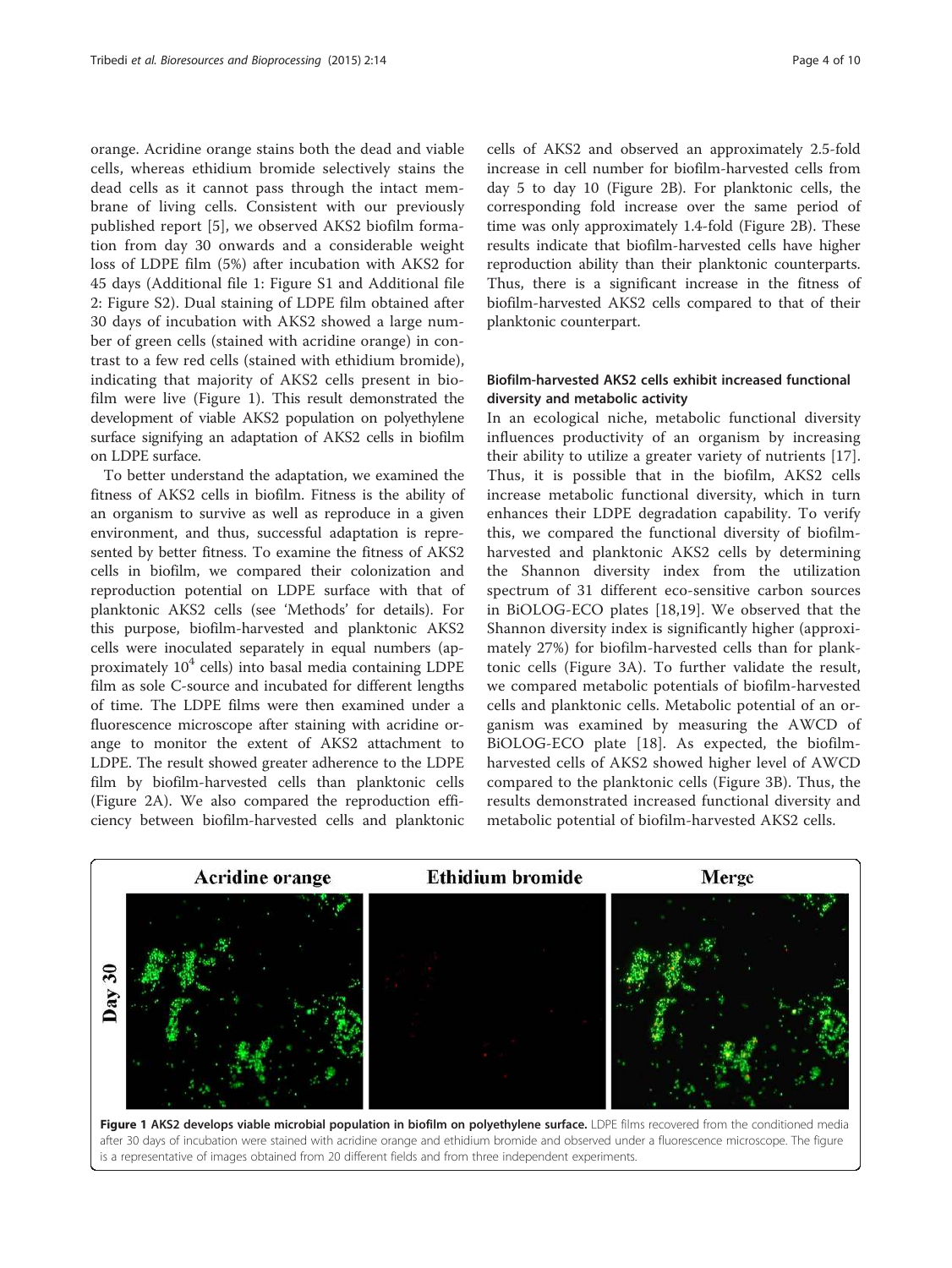<span id="page-4-0"></span>

Viable microbial cells produce a large array of hydrolytic enzymes, which can cleave FDA to produce fluorescein that can be detected spectrophotometrically, and this assay is widely used to measure cell metabolic activity [\[18,20](#page-9-0)]. FDA is sensitive to esterase and lipase activity as it contains an ester linkage. Therefore, to verify the metabolic activity, we compared the FDA hydrolysis activity of biofilm-harvested AKS2 cells with the corresponding activity of AKS2 planktonic cells. The result showed higher level (approximately 31%) of FDA hydrolysis activity in the extract obtained from biofilm-harvested AKS2 cells than in the extract from the planktonic cells (Figure [4\)](#page-5-0). This result indicates that biofilm-harvested AKS2 cells harbour higher level of hydrolytic enzymes, which ensures the enhanced metabolic activity for biofilm cells than for planktonic cells.

# AKS2 cells exhibited increased functional homogeneity in biofilm

Functional homogeneity or evenness of a microbial population contributes towards the development of a stable colony, and therefore, we determined the functional homogeneity of biofilm-harvested cells. To examine it, we plotted the Lorenz curves deduced from different carbon source utilization patterns by AKS2 under different conditions. Lorenz curve is the graphical representation of the degree of inequality in a population. The Lorenz curve for biofilm-harvested cells was found to be closer to the line of equality compared to their non-adapted planktonic counterpart (Figure [5](#page-6-0)A). The closer the curve to the line of equality, the higher the evenness will be, i.e., the system is more homogenously distributed. Thus, this result indicates higher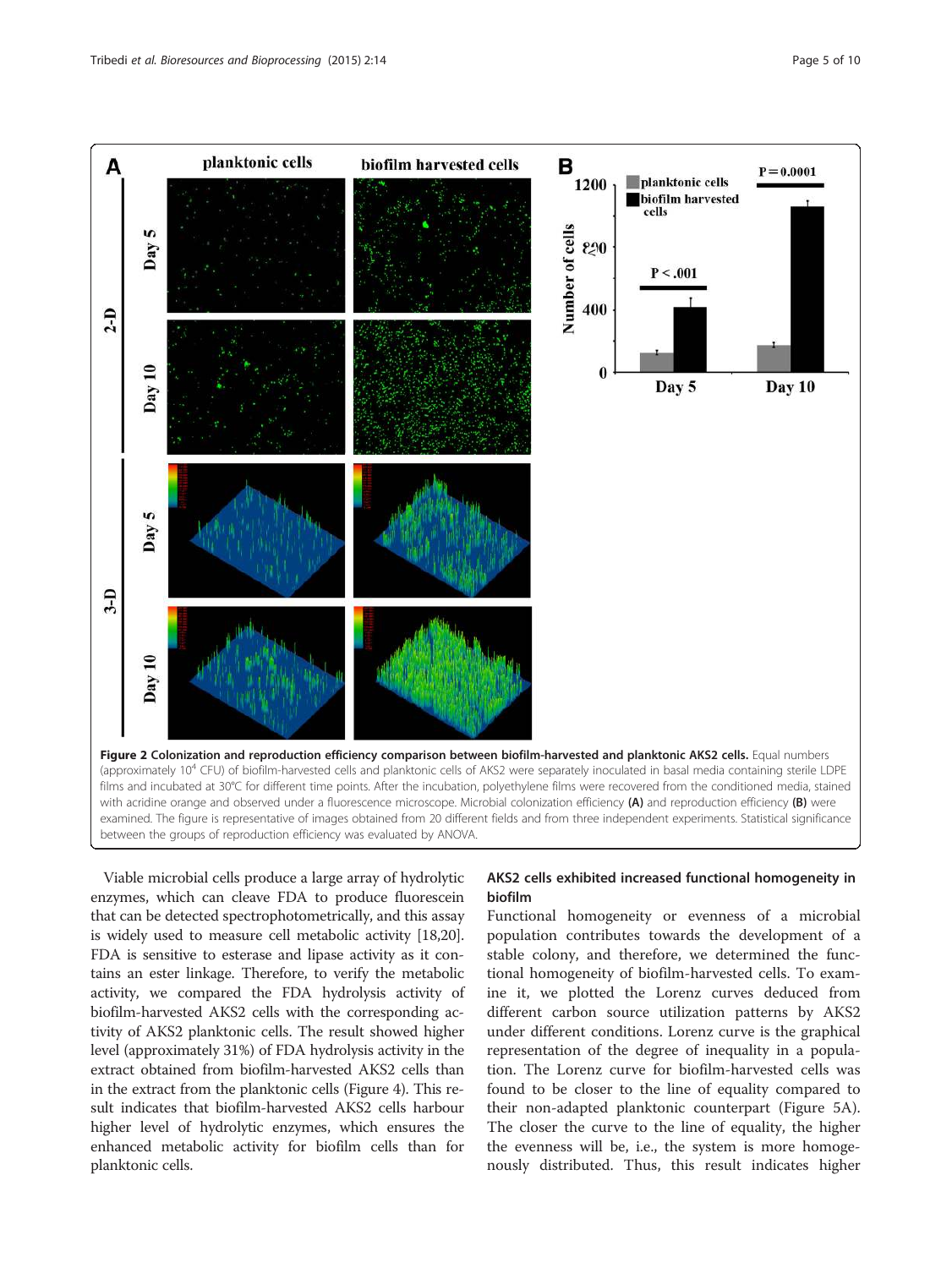<span id="page-5-0"></span>



the groups was evaluated by ANOVA.

level of functional homogeneity for biofilm-harvested cells than planktonic cells. The subsequent analysis of Gini coefficient, a widely used inequality coefficient, showed a reduction in the coefficient value for biofilm-harvested cells compared to the planktonic cells (Figure [5A](#page-6-0)). Since evenness of a system varies inversely with the Gini coefficient, this result again indicates that AKS2 cells in biofilm have a higher degree of evenness with respect to their ability to utilize different C-sources than their planktonic counterpart. To lend support to this observation, we have also performed metabolic cluster analysis. AKS2 cells harvested from biofilm showed distinct and different patterns of metabolic cluster from their planktonic form (Figure [5B](#page-6-0)). Unlike planktonic cells, biofilm-harvested cells showed a large cluster (represented by a red colour) where most of the carbon sources were utilized with maximum similarity (Figure [5](#page-6-0)B). This result further confirms greater functional homogeneity or evenness for AKS2 cells in biofilm than for planktonic cells. Again, the increased evenness or functional homogeneity of AKS2 cells in biofilm contributes to better degradation of the polymer. Taken together, the increased levels of functional diversity, metabolic activity specially the hydrolytic activity and functional homogeneity indicate the occurrence of physiological adaptation of AKS2 cells on LDPE surface.

# Biofilm-harvested AKS2 cells exhibit higher level of cell surface hydrophobicity

The cell surface hydrophobicity significantly contributes to cellular attachment to polymer surface, and thus, it plays an important role towards biofilm formation and polymer degradation as it brings the substrate (LDPE polymer) in close proximity to the enzyme [\[5](#page-8-0)[,21,22](#page-9-0)].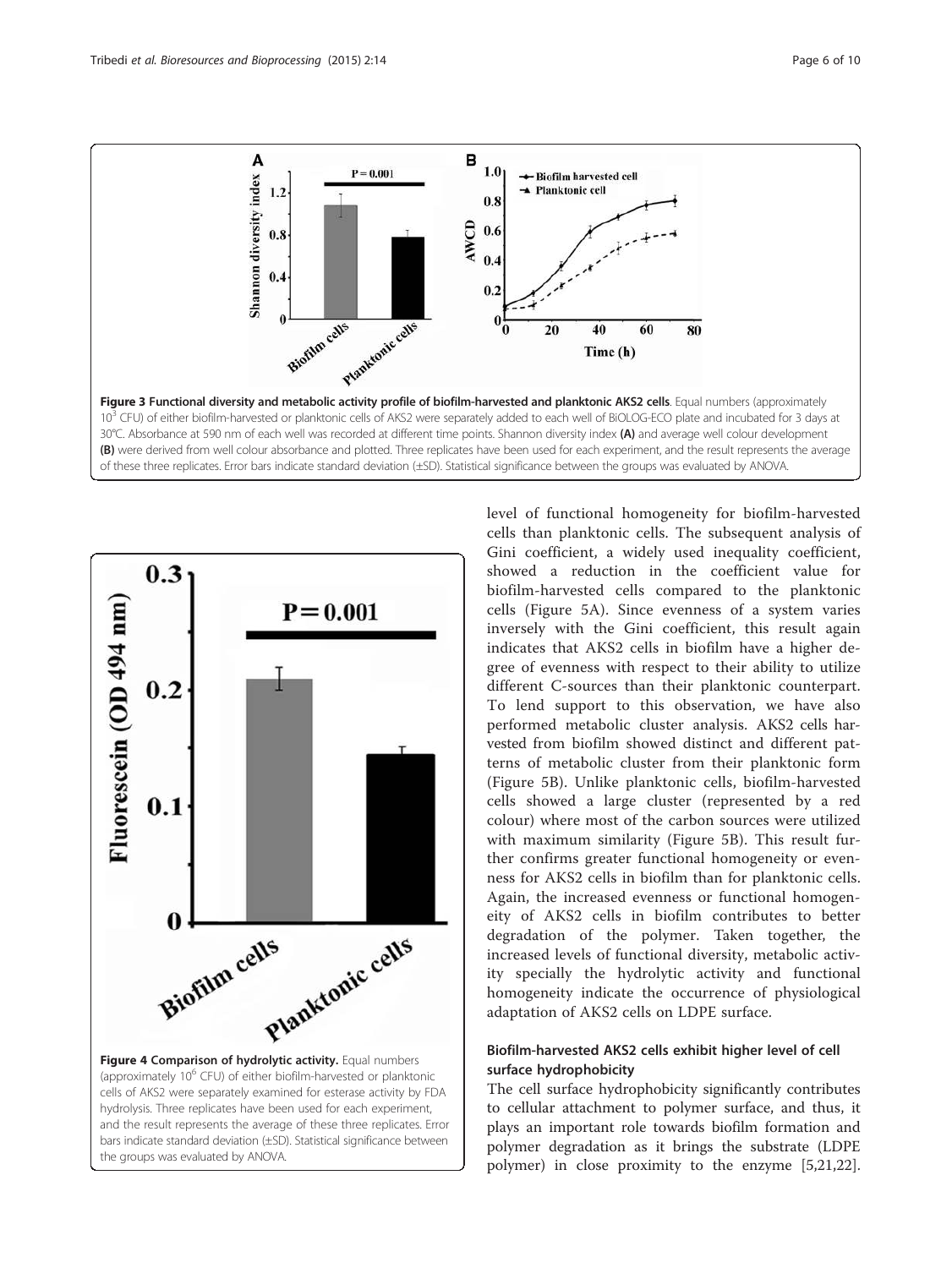<span id="page-6-0"></span>

Therefore, we examined the cell surface hydrophobicity of biofilm-harvested AKS2 cells and compared the same with planktonic cells. The result showed significantly higher (approximately 26%) level of surface hydrophobicity in biofilm-harvested cells than planktonic AKS2 cells (Figure [6\)](#page-7-0). It indicates the occurrence of structural adaptation of AKS2 cells in biofilm on LDPE surface.

## Polyethylene surface modulates the adaptation of AKS2

It is possible that LDPE surface may contribute towards the observed adaptation of AKS2 cells on its surface as abiotic components are known to play an important role in the stability of an ecosystem [\[23](#page-9-0)]. Towards understanding the role of LDPE in this adaptation, we compared functional diversity and evenness of AKS2 biofilm cells on this polymer with those of AKS2 biofilm cells formed on another polymer, polyethylene succinate (PES), as these two components have direct correlation with adaptation. We observed a significant difference in functional diversity and evenness between biofilm cells taken from each polymer (Figure [7A](#page-7-0),B). Since we started this experiment with an equal number of AKS2 cells for both the polymers, the different levels of functional diversity can only be attributed to the difference in the

polymeric surface. Thus, this result clearly suggests a possible role of each polymer in the adaptation process of AKS2 in a given habitat.

## **Discussion**

The present study investigated structural and physiological properties of AKS2 cells during LDPE degradation. It has been reported that adapted marine microorganisms can survive in extremely unfavourable environmental conditions containing high concentrations of pollutants and toxic substances like heavy metals, hydrocarbons, xenobiotics and other recalcitrant compounds by forming biofilm [[10\]](#page-8-0). Similarly, LDPE degradation by AKS2 was also found to be increased concomitantly with the increased biofilm formation [\[5](#page-8-0)]. Though biofilm was shown to enhance bioremediation, the high cell density inside a biofilm is known to cause a stressful environment [[24](#page-9-0),[25](#page-9-0)]. The ability of an organism to adapt to the different microenvironments in biofilm is an important survival strategy against this environmental stress [[26,27\]](#page-9-0). In addition, a previous report has documented that under stressful conditions, microorganisms undergo phenotypic diversification to enhance their adaptive potential [\[28\]](#page-9-0). Towards understanding the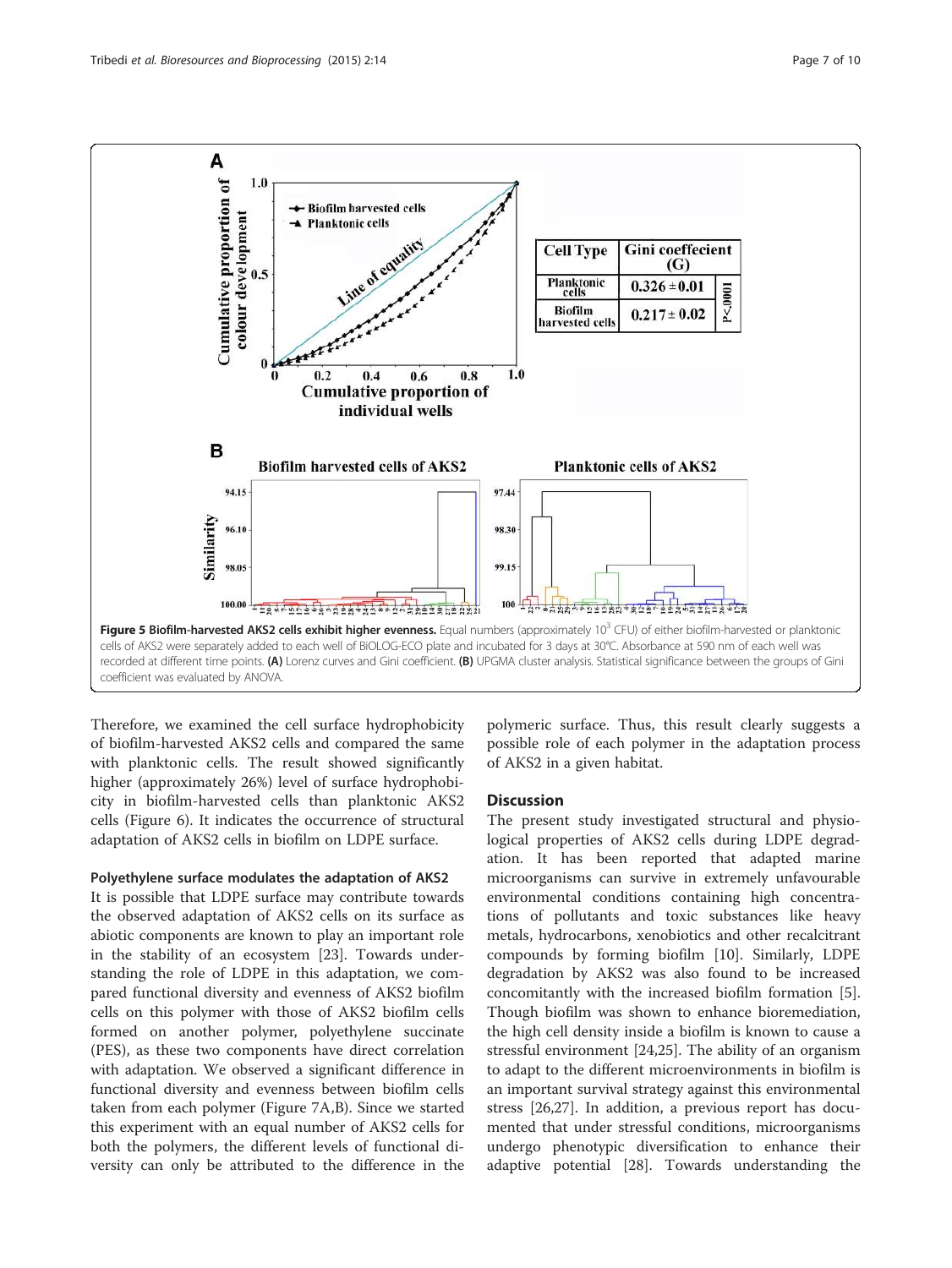<span id="page-7-0"></span>

adaptation, we observed that biofilm cells on polyethylene surface exhibited higher metabolic activity, in particular hydrolytic activity, compared to planktonic cells. This increased metabolic activity may help these cells to degrade and utilize the polymer to establish a sustainable population. Biofilm-harvested cells also exhibited increased functional diversity. This indicates that microorganisms are undergoing phenotypic diversifications, which leads to better adaptation. Moreover, biofilm-harvested cells exhibit lower Gini coefficient which is an indicator of increased functional homogeneity. Therefore, majority of the individual AKS2 cells within the population have similar levels of metabolic potential with respect to utilization of a wide range of carbon sources. This enables the individual microorganisms to efficiently grow and establish a stable population in biofilm as the possibility of intra-species competition is greatly reduced. It has been documented that Rhodococcus tolerates extreme conditions by structural adaptations such as the modification of cell membrane and the alteration in cell surface hydrophobicity [\[11\]](#page-8-0). We also observed increased cell surface hydrophobicity of biofilm-harvested AKS2 cells compared to their planktonic counterpart. This increased cell surface hydrophobicity enables AKS2 cells to attach to the hydrophobic LDPE surface more efficiently compared to planktonic cells. The emergence of this trait demonstrated the occurrence of structural adaptation in biofilm of AKS2 cells on polyethylene surface. Taken together, the increased metabolic potential, higher level of functional diversity and homogeneity, and the increased surface hydrophobicity resulted in better colonization and higher reproduction potential of biofilmharvested AKS2 cells.

Phenotypic alteration by an organism in an imposed condition has been considered an important strategy for better adaptation [[29\]](#page-9-0). In our previous study, we observed that AKS2 cells in biofilm on LDPE surface



of these three replicates. Error bars indicate standard deviation (±SD). Statistical significance between the groups was evaluated by ANOVA.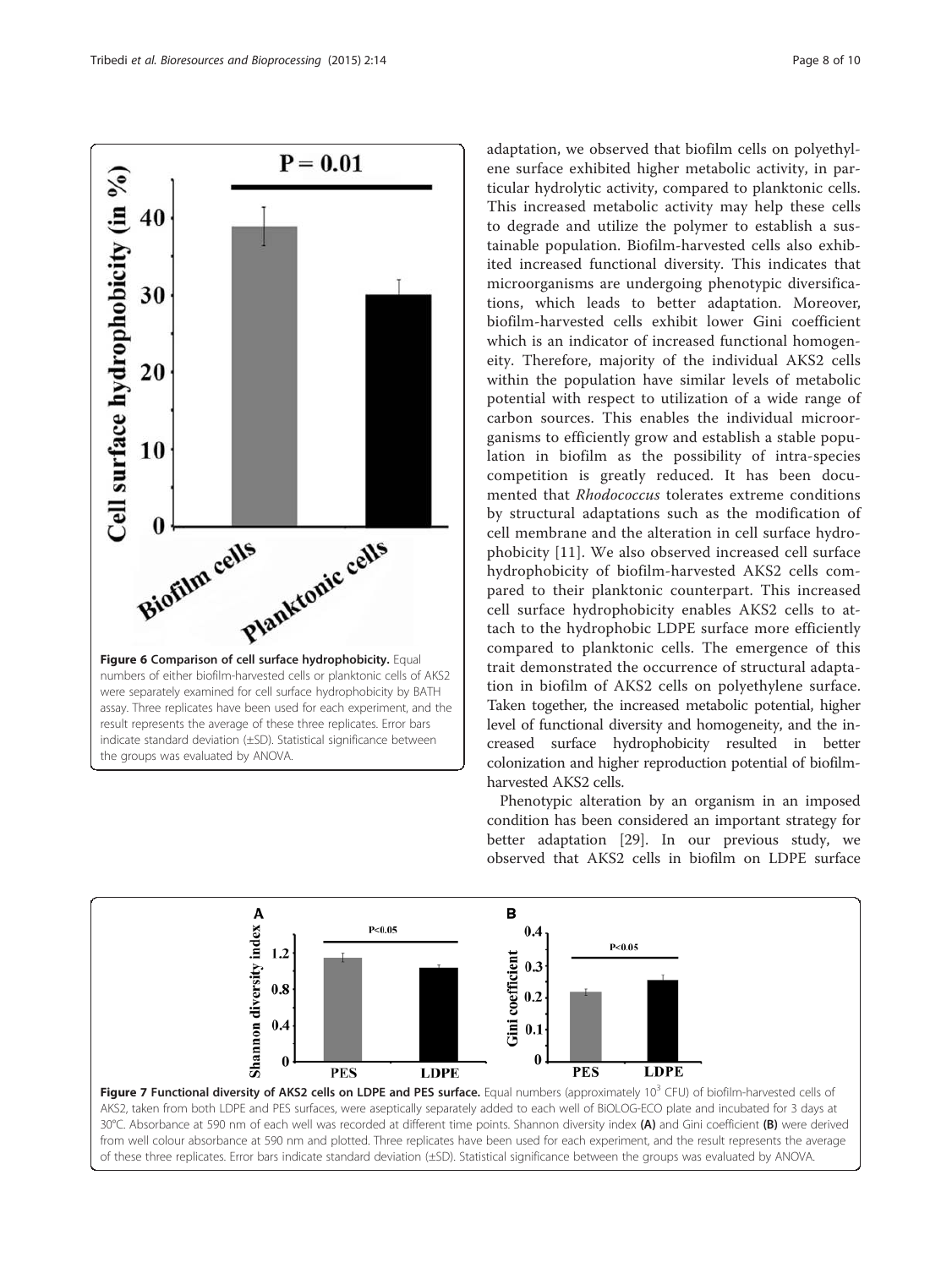<span id="page-8-0"></span>exhibited a significant alteration in their shape and size compared to the planktonic form [5]. In biofilm, AKS2 cells become more round shaped and smaller in size than planktonic cells [5]. This structural adaptation may provide AKS2 cells a better access to the available nutrients in its surroundings. In the same study, we also observed that AKS2 cells adhering to LDPE secreted exo-polysaccharides for their better attachment and formation of biofilm on the polymer [5]. Again, it suggests the occurrence of physiological adaptations of AKS2 cells on LDPE surface. Collectively, these results demonstrated that AKS2 cells have adapted successfully in biofilm on LDPE surface resulting in a viable population and better degradation of the LDPE polymer.

The stability of an ecosystem depends on the balanced interactions between biotic and abiotic components [[23](#page-9-0)]. These biotic and abiotic components are connected together through nutrient cycles and energy flows [\[30](#page-9-0)]. Thus, the abiotic surface of an ecosystem is likely to play a significant role towards adaptation of an organism in a given ecological niche. Towards this, our results showed different levels of functional diversity and evenness of the same organism, AKS2 cells, for two different polymers: LDPE and PES. Thus, the result demonstrates the possible involvement of LDPE towards adaptation of AKS2 cells in biofilm on LDPE surface.

## Conclusions

Towards understanding biofilm-mediated LDPE degradation by AKS2, we verified the adaptation of AKS2 cells in biofilm by examining their viability and fitness. The results showed a viable population of AKS2 cells in biofilm with increased fitness compared to their planktonic counterpart. Further investigation revealed higher metabolic potential, higher functional diversity and homogeneity, and higher level of surface hydrophobicity for the biofilm-harvested AKS2 cells than planktonic cells. All these physiological and structural properties are known to be connected to the adaptability of an organism, and thus, these observations strongly support the view that AKS2 cells have adapted successfully in biofilm and thus developed a viable and stable population which resulted in enhanced polymer degradation. Thus, the current study deciphers the underlying mechanism of LDPE degradation by AKS2 biofilm cells with an enhanced rate.

In conclusion, the current study demonstrates structural and physiological adaptation of AKS2 cells in biofilm on polyethylene surface wherein the nature of the polymer plays an important role. This adaptation leads to enhanced LDPE degradation through biofilm formation.

## Additional files

[Additional file 1: Figure S1.](http://www.bioresourcesbioprocessing.com/content/supplementary/s40643-015-0044-x-s1.doc) Scanning electron micrograph. The micrograph shows the formation of biofilm by AKS2 on LDPE surface. [Additional file 2: Figure S2.](http://www.bioresourcesbioprocessing.com/content/supplementary/s40643-015-0044-x-s2.doc) Bar diagram. The bar diagram shows the extent of LDPE degradation by AKS2.

#### Abbreviations

ANOVA: Analysis of variance; AWCD: Average well colour development; BATH: Bacterial adhesion to hydrocarbon; CFU: Colony-forming unit; C-source: Carbon source; FDA: Fluorescein diacetate; G: Gini coefficient; H: Shannon diversity index; L: Lorenz curve; LDPE: Low-density polyethylene; OD: Optical density; PES: Polyethylene succinate; UPGMA: Unweighted pair group mean averages.

#### Competing interests

The authors declare that they have no competing interests.

### Authors' contributions

PT and AKS conceived the idea and designed the experiments. PT performed all the experimental works. PT, AD and AKS interpreted the results and wrote the manuscript. All authors read and approved the final manuscript.

#### Acknowledgements

We thank Dr. Srimonti Sarkar for critical reading of the manuscript. This work is supported by a grant in aid from the Department of Biotechnology, Government of West Bengal, India (Sanction no. 555-BT (Estt)/RD-21/11).

## Received: 14 January 2015 Accepted: 10 March 2015 Published online: 25 March 2015

#### References

- 1. Roy PK, Titus S, Surekha P, Tulsi E, Deshmukh C, Rajagopal C (2008) Degradation of abiotically aged LDPE films containing pro-oxidant by bacterial consortium. Polym Degrad Stab 93:1917–1922
- 2. Chatterjee S, Roy B, Roy D, Banerjee R (2010) Enzyme-mediated biodegradation of heat treated commercial polyethylene by Staphylococcal species. Polym Degrad Stab 95:195–200
- 3. Albertsson AC, Erlandsson B, Hakkarainen M, Karlsson S (1998) Molecular weight changes and polymeric matrix changes correlated with the formation of degradation products in biodegraded polyethylene. J Environ Polym Degrad 6:187–195
- 4. Volke-Sepulveda T, Saucedo-Castaneda G, Gutierrez-Rojas M, Manzur A, Favela-Torres E (2002) Thermally treated low density polyethylene biodegradation by Penicillium pinophilum and Aspergillus niger. J Appl Polym Sci 83:305–314
- 5. Tribedi P, Sil AK (2013) Low-density polyethylene degradation by Pseudomonas sp. AKS2 biofilm. Environ Sci Pollut Res Int 20:4146–4153
- 6. Cvitkovitch DG, Li YH, Ellen RP (2003) Quorum sensing and biofilm formation in streptococcal infections. J Clin Investig 112:1626–1632
- 7. Kim J, Kim HS, Han S, Lee JY, Oh JE, Chung S, Park HD (2013) Hydrodynamic effects on bacterial biofilm development in a microfluidic environment. Lab Chip 13:1846–1849
- 8. Dobzhansky T, Hecht MK, Steere WC (1968) On some fundamental concepts of evolutionary biology. In: Evolutionary biology volume 2 (1st edition). Appleton-Century-Crofts, New York, pp 1–34
- 9. Li YH, Hanna MN, Svensater G, Ellen RP, Cvitkovitch DG (2001) Cell density modulates acid adaptation in Streptococcus mutans: implications for survival in biofilms. J Bacteriol 183:6875–6884
- 10. Dash HR, Mangwani N, Chakraborty J, Kumari S, Das S (2013) Marine bacteria: potential candidates for enhanced bioremediation. Appl Microbiol Biotechnol 97:561–571
- 11. de Carvalho CCCR (2012) Adaptation of Rhodococcus erythropolis cells for growth and bioremediation under extreme conditions. Res Microbiol 163:125–136